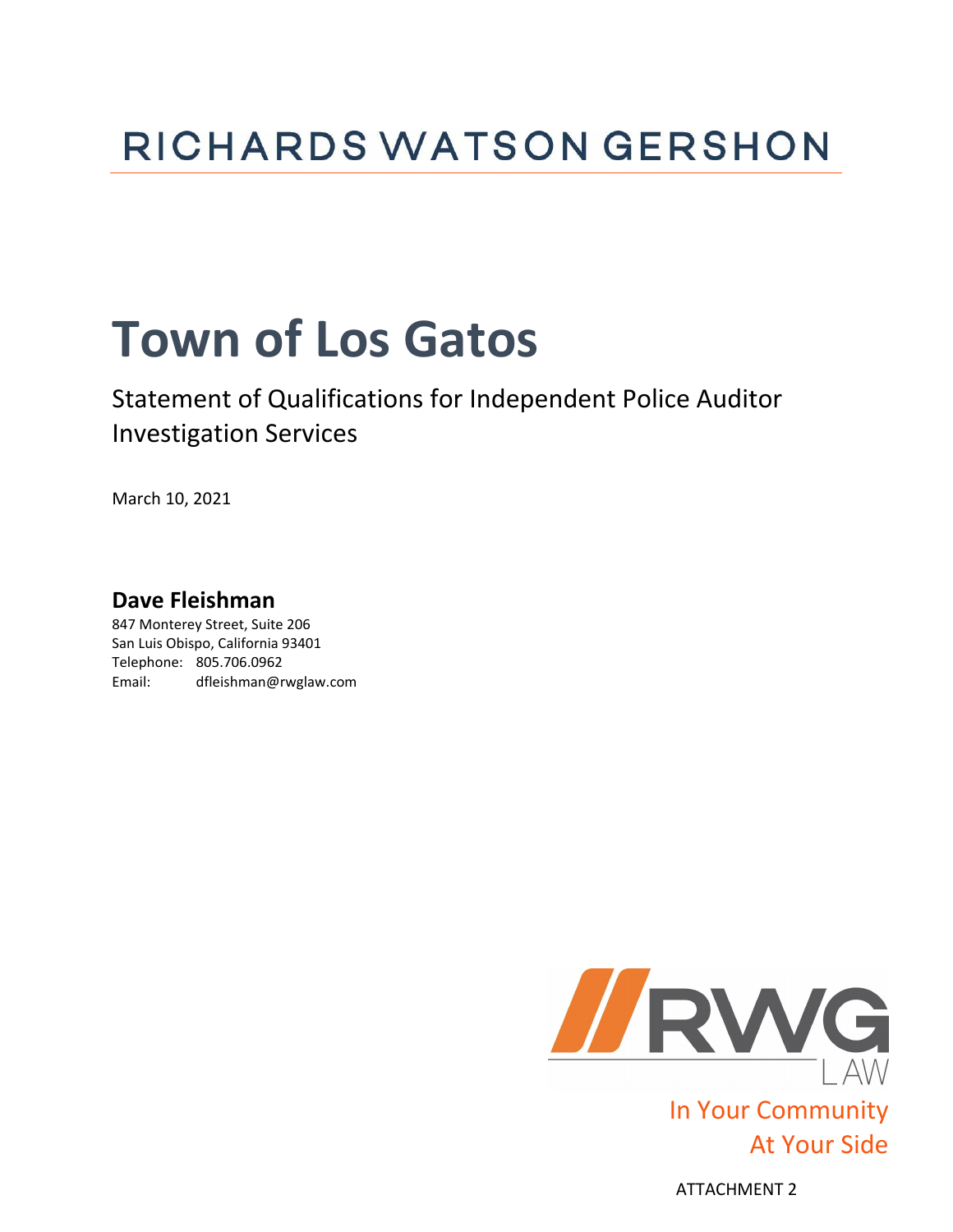

March 10, 2021

### **VIA EMAIL: manager@losgatosca.gov**

Laurel Prevetti Town Manager Town of Los Gatos Town Manager's Office 110 East Main Street Los Gatos, California 95030

### Re: *Town of Los Gatos Independent Police Auditor Investigation Services*

Dear Ms. Prevetti:

Richards Watson & Gershon (RWG) is pleased to submit this proposal in response to the Town of Los Gatos' Request for Qualifications for Independent Police Auditor Investigation Services.

Dave Fleishman is proposed to serve as lead counsel and primary contact for the Town. Dave has previously provided investigation services for the Town's police and public works departments. Dave will be supported by Rebecca Green and will provide the Town with high-quality, proactive, and cost-efficient legal services.

Our contact information is as follows:

**Richards, Watson & Gershon** 847 Monterey Street, Suite 206 San Luis Obispo, California 93401 Main: 805.706.0962 Fax: 800.552.0078 **Richards, Watson & Gershon** 350 South Grand Avenue, 37th Floor Los Angeles, California 90071 Main: 213.626.8484 Fax: 213.626.0078

**Dave Fleishman** Lead Attorney and Point of Contact Phone: 805.706.0962 E-mail: dfleishman@rwglaw.com

**Kayser O. Sume** Chairman, Board of Directors Phone: 213.626.8484 E-mail: ksume@rwglaw.com

### **Contract Exceptions:**

We have reviewed the sample agreement and would request the following modifications in a final agreement:

> **RICHARDS WATSON GERSHON** Town of Los Gatos Statement of Qualifications for Independent Police Auditor Investigation Services Page i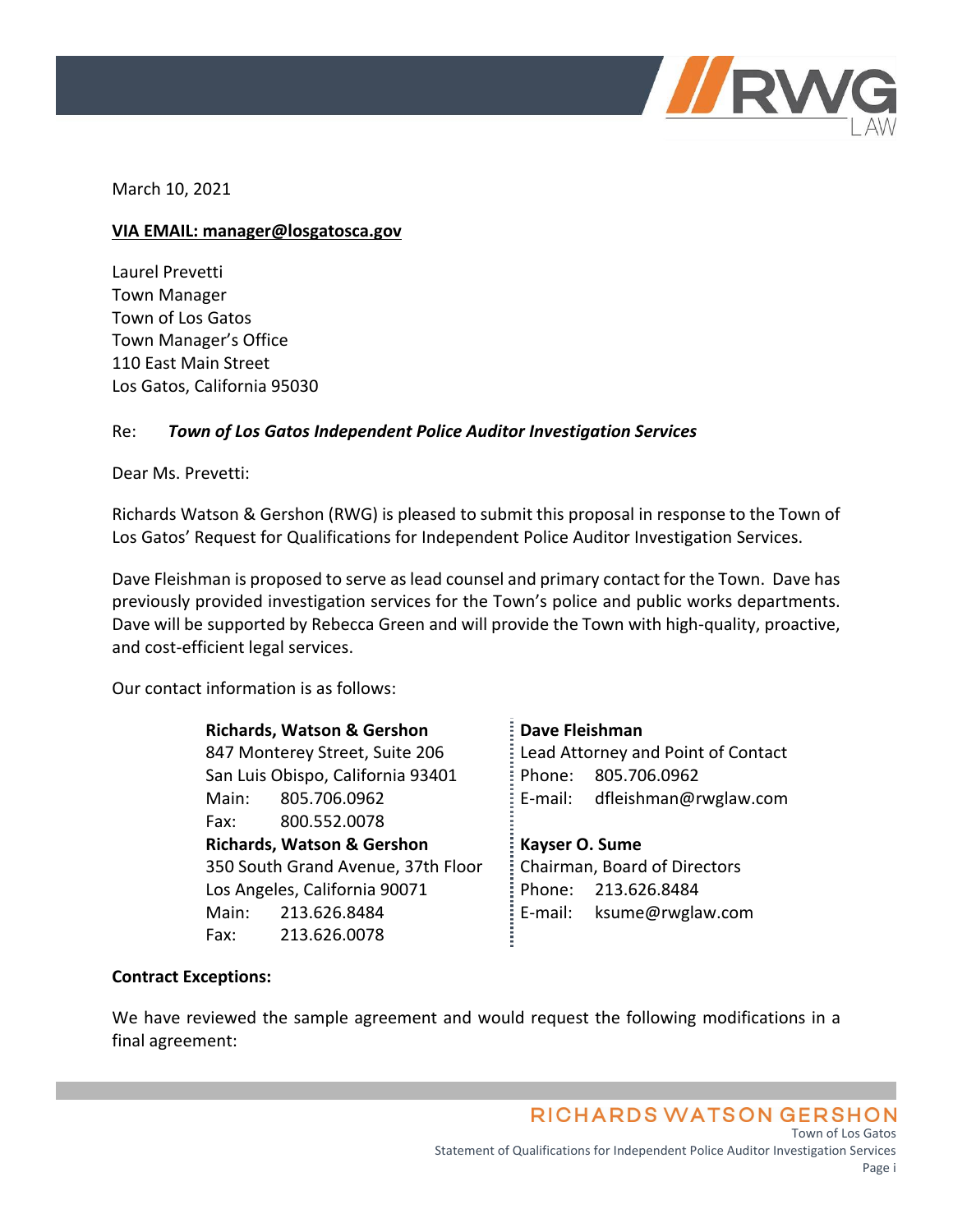

**Indemnity**: In Section 3.4, we request that "willful or negligent act" be changed to "willfully wrongful or negligent act." In addition, we would request modifications to clarify that RWG's obligations only apply to the extent that damages, etc., are caused by RWG's errors or omissions.

**Termination:** We request a minor revision to incorporate a mutual right of termination without cause.

**Compensation:** We would request modification to clarify that the "Not-To-Exceed" provisions are not intended to convert the contract to a "flat-fee" basis for all services under the contract.

**Insurance:** In Section 3.2 All Coverages, the sample agreement states: "Each insurance policy required in this item shall be endorsed to state that coverage shall not be suspended, voided, cancelled, reduced in coverage or in limits except after thirty (30) days' prior written notice by certified mail, return receipt requested, has been given to the Town. Current certification of such insurance shall be kept on file at all times during the term of this agreement with the Town Clerk."

We request this section be revised to reflect the following:

Our insurance carriers will provide cancellation notice only. Our professional liability carriers will not provide any notice to third parties, as this insurance is designed to protect the Firm. The cancellation notice provided by the Firm's general liability, auto and workers comp carriers will be delivered via regular US mail. The 30-day notice of cancellation will not be provided in the event of non-payment of premium. Instead, a ten (10) day notice of non-payment of premium will be provided.

We believe that the highly qualified team we are proposing, backed by RWG's extensive resources, would provide exceptional representation to the Town and we look forward to discussing our proposal with you. If you have any questions or comments, please do not hesitate to contact us.

Very Truly Yours,

O. Sume Chairman, Board of Directors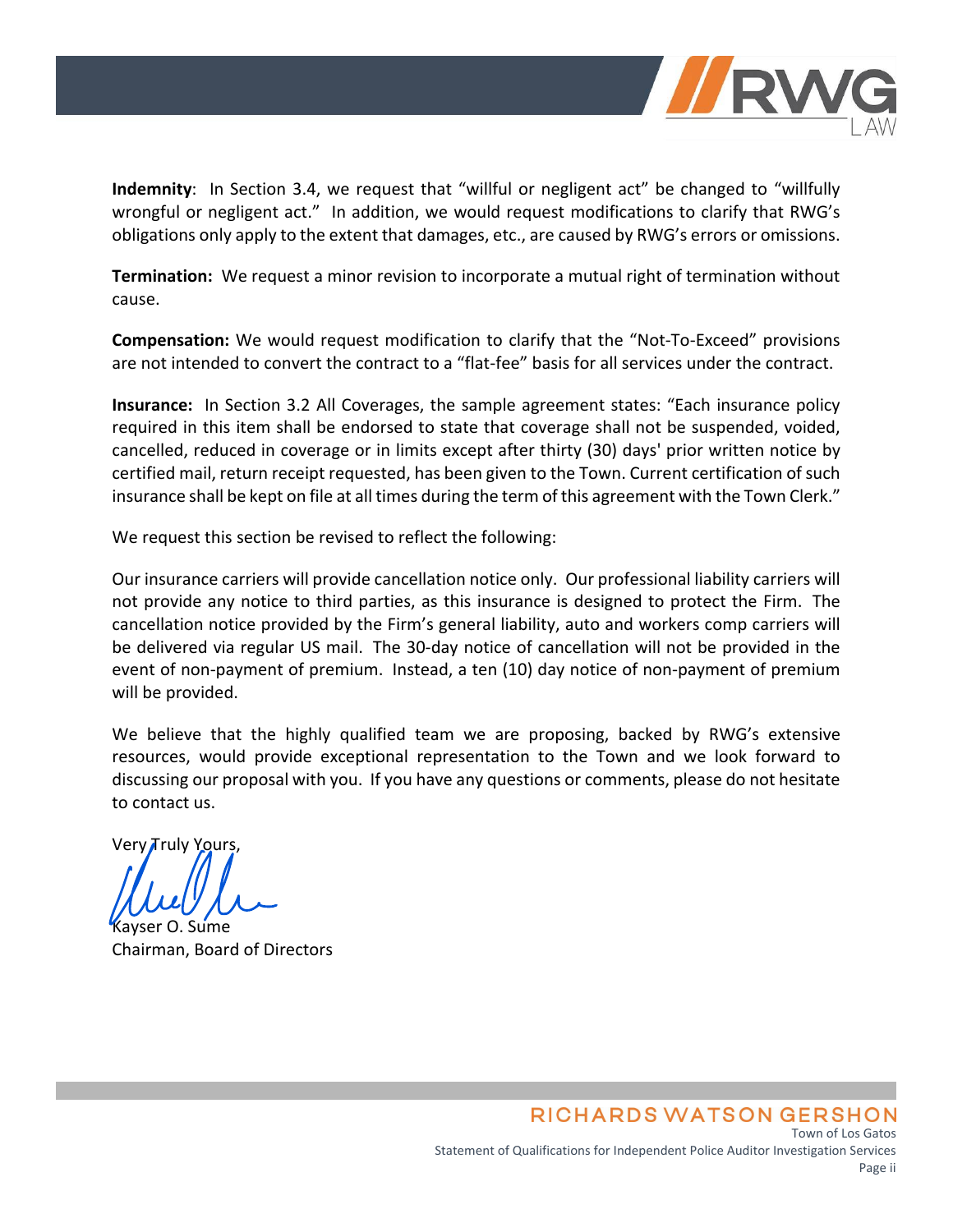

## **Table of Contents**

### Exhibits/Attachments:

| Exhibit A    | <b>Attorney Resumes</b>                                                                                   |
|--------------|-----------------------------------------------------------------------------------------------------------|
| Exhibit B    | <b>Investigative Report</b>                                                                               |
| Attachment 1 | <b>Conflict of Interest Statement</b>                                                                     |
| Attachment 2 | <b>Non-Collusion Declaration</b>                                                                          |
| Attachment 3 | References                                                                                                |
| Attachment 4 | Statement Regarding Insurance Coverage and Worker's Compensation<br>Insurance Acknowledgement Certificate |
| Attachment 5 | Sample Consultant Services Agreement                                                                      |

**RICHARDS WATSON GERSHON** Town of Los Gatos Statement of Qualifications for Independent Police Auditor Investigation Services Table of Contents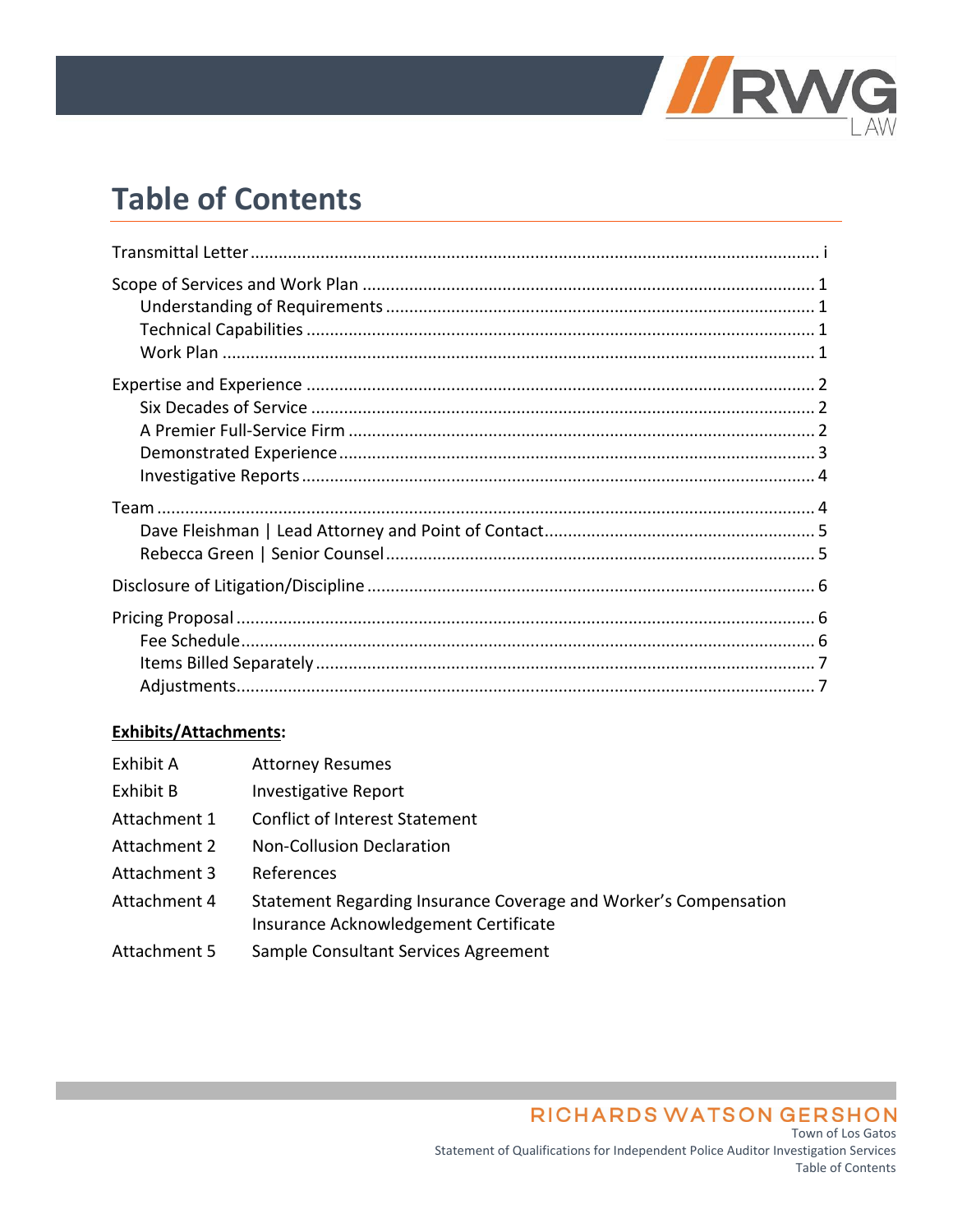

## **Scope of Services and Work Plan**

### **Understanding of Requirements**

We have read and understand the requirements in the Request for Proposal and scope of services and we have the legal expertise and skills to provide employment and labor law services to the Town.

RWG has the broad experience necessary to address virtually any legal problem and the depth of personnel to do so quickly, efficiently, and expertly. We are known for resolving difficult issues with creative solutions under the highest standards of professionalism and ethics. We understand that identifying legal issues and constraints is only the first part of the job of representing our clients, because finding effective solutions is the final measure of success.

### **Technical Capabilities**

We have 24-hour access to electronic mail, the Internet, video conferencing, database services, and legal research facilities, as well as word processing and other computer-based automation tools. Using the latest technology, we are able to stay in immediate contact with our clients and with one another to provide economical and timely delivery of legal services.

We have administrative help with word processing and printing, which minimizes the amount of time attorneys spend on clerical matters. We also have the ability to scan seals, logos, and other graphics, so that, with permission, they can be embedded into documents we prepare, eliminating the need for later merges or reprints by the client. We transmit and receive documents to and from clients in a number of ways, including emails with PDF or Word attachments. Clients always should feel free to pick up the telephone, send an email, or request a meeting to ask a question or request written advice. We pride ourselves on fast and efficient communication with our clients.

### **Work Plan**

At the beginning of any engagement, we would be pleased to meet with Town staff to introduce our team, discuss the Town's needs, and secure any relevant background information. Depending on the nature and the volume of work that is anticipated, we will want to discuss the Town's desired communication methods and frequency to keep Town personnel informed of work status. When specific assignments are made and lend themselves to a plan, we can suggest a plan for discussion or Town approval. Discreet inquiries or small projects that are completed quickly will be handled without a work plan to reduce the Town's legal costs.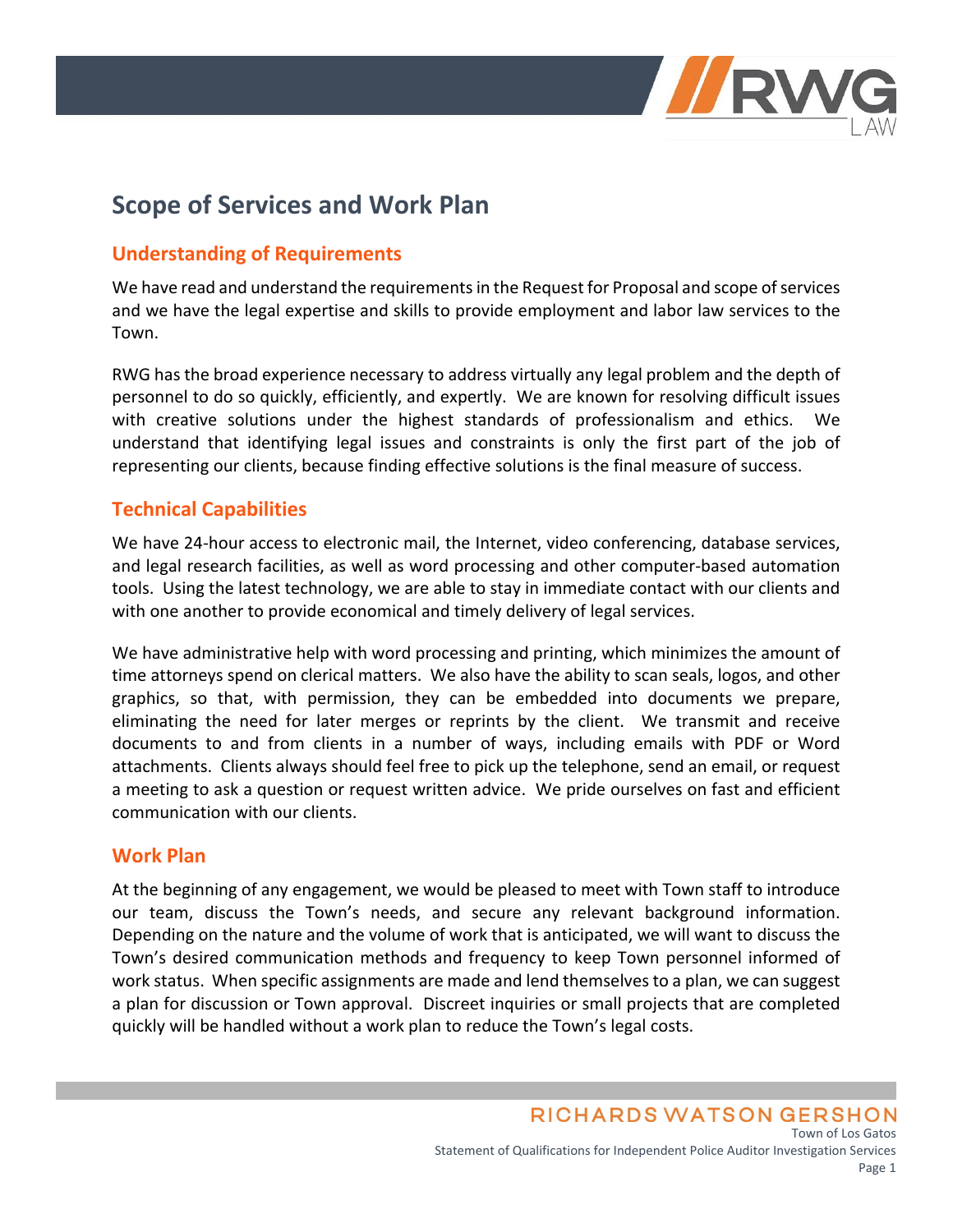

When it comes to interactions with the Town Manager, Town Attorney, and senior management team, we regard accessibility and responsiveness as two of the most critical factors in the provision of legal services. Our proposed members of the team can be reached by telephone, mobile phone, and email, including when the attorney is out of the office or traveling. It is our practice to be available to clients on a very short notice. Furthermore, we take pride in our ability to completely and accurately respond to assignments and inquiries within whatever reasonable time constraints are imposed and to manage our cases with extensive client communication and input.

## **Expertise and Experience**

### **Six Decades of Service**

Founded in 1954, RWG employs a dedicated team of lawyers who specialize in the representation of public entities of all types. We take an interdisciplinary approach to the challenges faced by California public agencies. Our attorneys deliver practical and solution-oriented advice tailored to the unique needs of our public clients. We have built a reputation as the lawyers of choice for clients seeking reliable, efficient, and effective legal counsel to help achieve their goals.

### **A Premier Full-Service Firm**

RWG is a premier, full-service law firm. While our proposal focuses on the labor and employment services addressed in the RFP, we represent clients in all types of matters, from constitutional law to tort litigation to real estate. The Firm previously has provided legal services for the Town on matters similar to those described in the RFP, as well as on other matters. This breadth of our practice areas provides a solid base for the practical labor and employment advice and representation we provide to clients. Throughout California, public, private, and non-profit entities rely on our Firm because we have assembled a large and diverse group of talented attorneys who are dedicated to providing top-quality legal services with a "client first" attitude and approach.

RWG has expertise in the wide variety of legal issues faced by our clients. We regularly represent our clients in advisory and transactional matters, investigative and administrative proceedings, and in litigation at all levels of the state and federal court systems. Our areas of expertise include: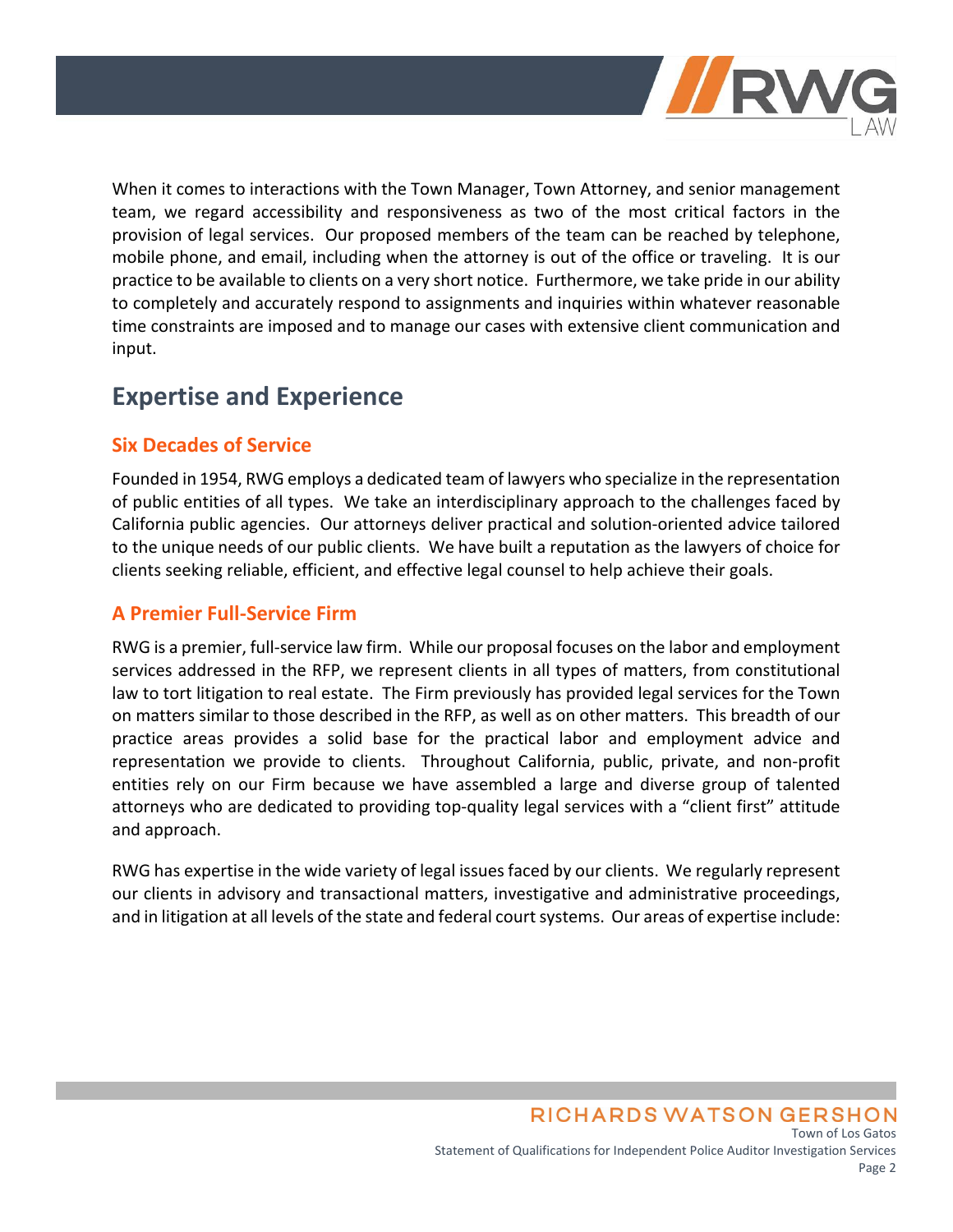

- Brown Act
- CEQA
- Coastal Act
- Code Enforcement
- Conflicts of Interest
- Constitutional Law
- Elections
- Human Resources
- Labor Negotiations
- Landlord Tenant Law
- Municipal Law
- NPDES
- Police and Fire practices
- Public Finance
- Public Retirement
- Public Works
- Real Estate Law
- Tort Defense
- Transportation Law
- Water Law
- Writs and Appeals

### **Demonstrated Experience**

The Firm's Labor and Employment Law Department represents employers in all aspects of the employment relationship. We offer a full range of labor and employment legal services in human resources administration, employment investigations, legal compliance, employer-employee relations, and employment litigation, including the following:

- Human resources administration, including work involving the application, interpretation, and updating of employee handbooks, compensation and benefits, and policy compliance. We also provide advice and representation in internal investigations and termination. We have conducted training programs covering performance evaluations, workplace investigations, family and medical leave programs, and harassment prevention. Recently our Labor and Employment Department has provided training programs on AB 5, the Brown Act, and Policy and Procedure Writing.
- Compliance with employment laws such as those governing wages and hours (FLSA, California Labor Code), equal employment (Title VII, FEHA, ADA, ADEA), protected leaves of absence (FMLA, CFRA, PDL, Kin Care, Labor Code, military leave), and other employee rights (privacy, whistleblower, Peace Officer Bill of Rights). We also have expertise in matters surrounding the COVID-19 pandemic, including the Families First Coronavirus Response Act, and ADA implications of COVID-19.
- Employee relations including labor negotiations, MOU administration, meet and confer issues, grievances, unfair labor practice charges, and grievance appeals. We work to remain flexible in providing the employee relations services that will best serve the specific client involved.
- Employment litigation, with the overall goal of labor and employment counseling to avoid litigation through a positive personnel program, preventive advice, and legally compliant procedures. When litigation is unavoidable, we have been very successful in defending the decisions of our clients in actions involving labor problems, alleged discrimination and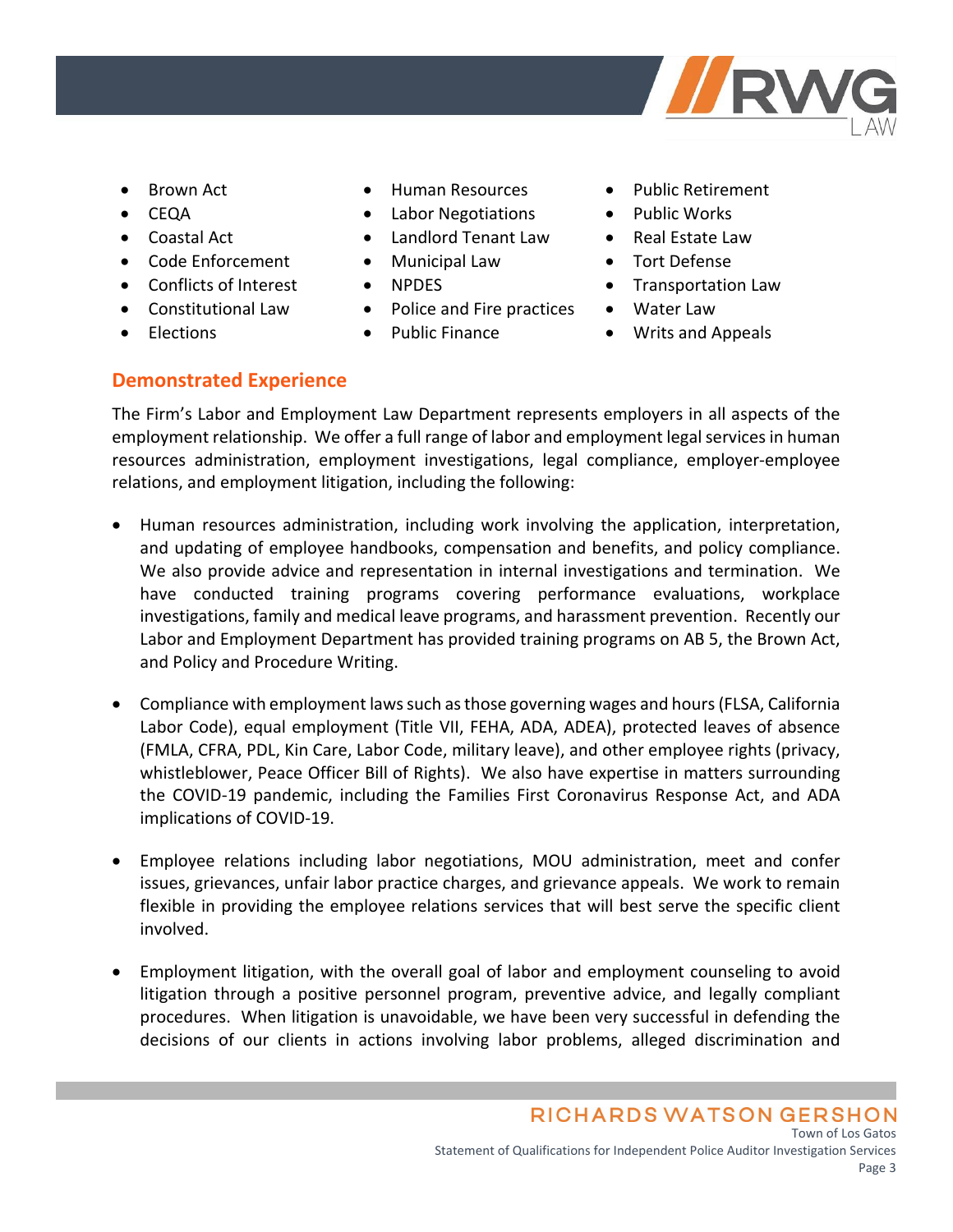

harassment, and challenges to disciplinary decisions. On behalf of our clients, we also appear in alternative dispute resolution proceedings, such as mediation and arbitration, as well as administrative proceedings before the California Department of Fair Employment and Housing (DFEH), and the U.S. Equal Employment Opportunity Commission (EEOC).

### **Investigative Reports**

Dave has completed the following reports for the Town of Los Gatos. We have not included copies of these reports due to their confidential nature.

- 1. 2020 Los Gatos Police Department investigation involving allegations of misconduct by two police officers. (Report dated 10/14/2020)
- 2. 2019 Los Gatos Public Works Department investigation involving allegations of misconduct by a supervisor. (Report dated 9/11/2019)
- 3. 2016 Los Gatos Police Department investigation involving allegations of misconduct by a police officer. (Report dated 7/15/2016)

We have included a redacted copy of an investigative report completed by Rebecca Green as Exhibit B.

## **Team**

RWG is committed to giving the Town the attention of our talented attorneys, and to delivering timely, high quality, and practical legal services on a cost-efficient basis. We believe that establishing a client service team at the outset of representation is an invaluable tool to ensure that the client's needs and service expectations are continuously met.

The following attorneys will serve as the primary attorneys to provide the legal services for the Town of Los Gatos as requested in the RFP, each of whom has confirmed his or her availability and willingness to provide the services requested.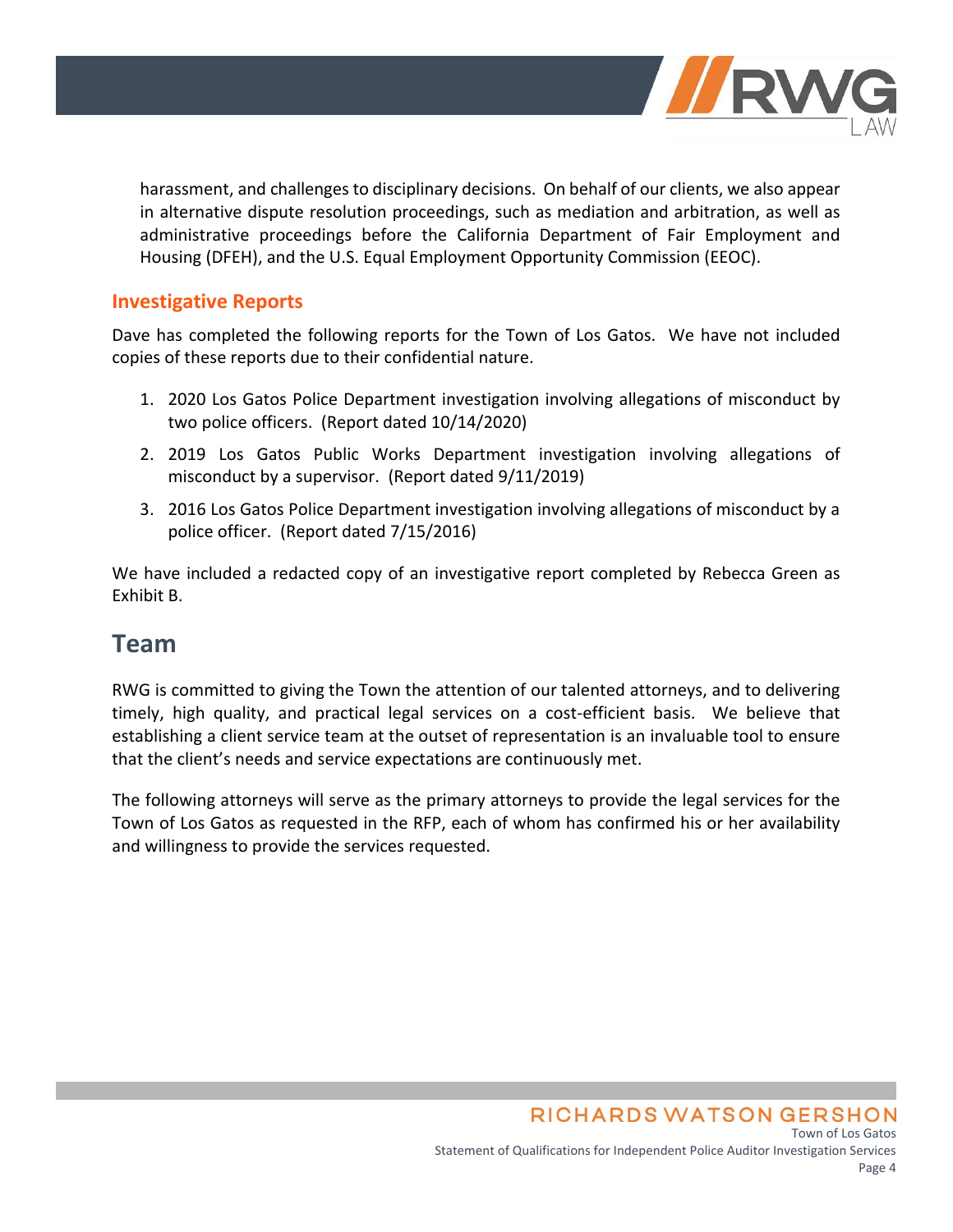



### **Dave Fleishman | Lead Attorney and Point of Contact**

847 Monterey Street, Suite 206 San Luis Obispo, California 93401-3263 Direct: 805.706.0962 E-mail: dfleishman@rwglaw.com

Dave has practiced extensively in the area of labor and employment law for both public and private employers. His practice has focused on the representation of public agencies in an advisory role as city attorney or general counsel in the areas of civil rights, Fair Labor Standards Act, wrongful termination, employment investigations, as well as in public entity defense litigation, including writs and appeals, public contracting, tort claims, and code enforcement. He has prosecuted a significant number of disciplinary and grievance appeal hearings on behalf of employers. He has served as lead negotiator for collective bargaining negotiations, and he has represented agencies in labor disputes. He also has represented private employers throughout California in wrongful termination, wage and hour, and other employment matters. Dave also has volunteered as a board member and officer for a number of non-profit corporations. He currently serves as the First Vice-President for the City Attorneys Department of the League of California Cities.



### **Rebecca Green | Senior Counsel**

350 South Grand Avenue, 37th Floor Los Angeles, California 90071 Direct: 213.253.0217 E-mail: rgreen@rwglaw.com

Rebecca is Chair of the Labor and Employment Department. She specializes in advisory matters and litigation, and has been practicing law for 14 years. She represents cities and public entities on labor and employment issues including hiring, compliance with state and federal laws, implementing personnel policies, preventing discrimination and harassment, providing reasonable accommodations, administering discipline and termination, and managing labor relations. Rebecca also assists in drafting employment contracts, separation agreements, and memoranda of understanding; conducts workplace investigations; and provides training to employers to ensure compliance with labor and employment laws.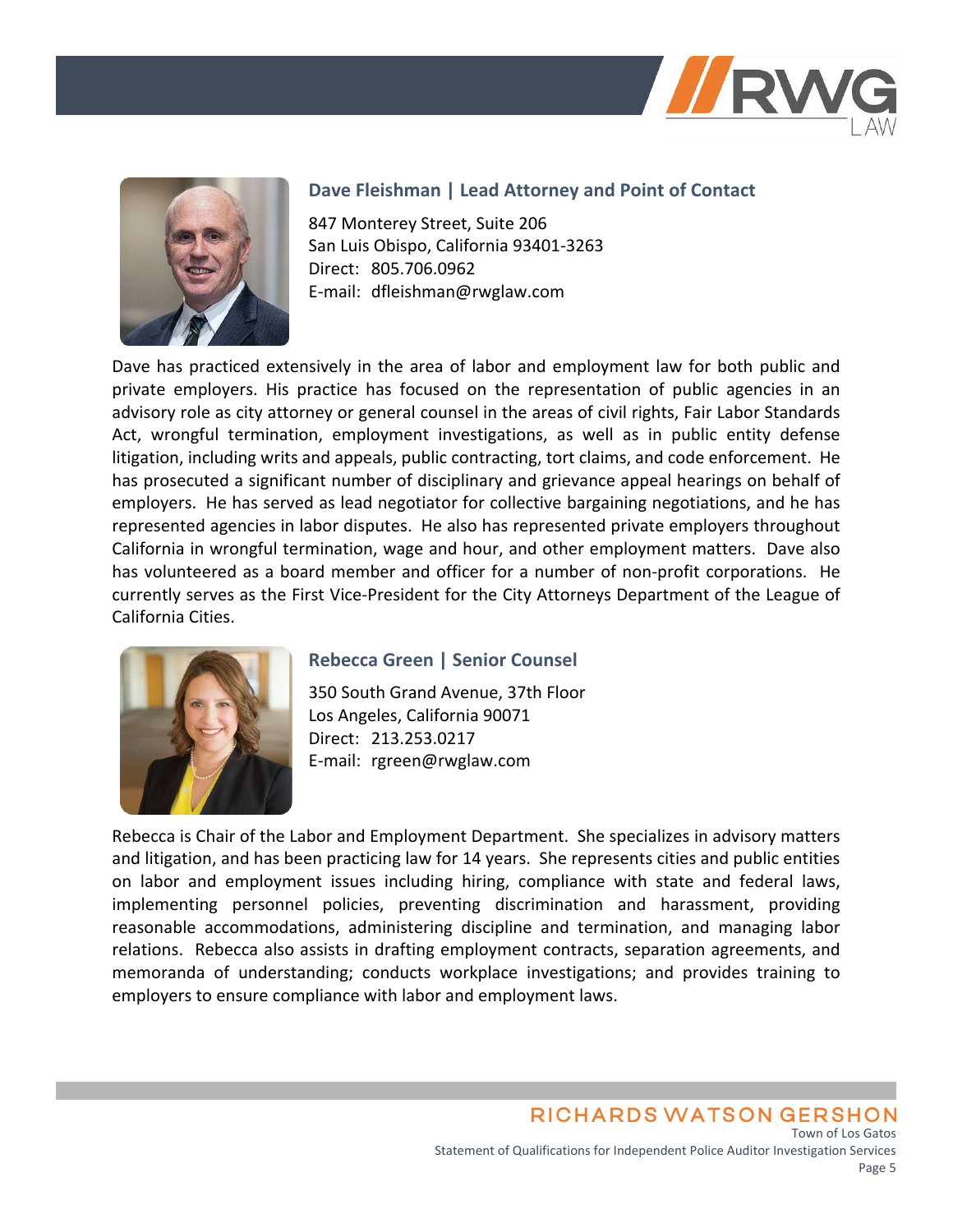

- A seasoned trial attorney, Rebecca represents clients in labor and employment disputes, including in mediation, arbitration, administrative hearings, and litigation in state and federal court. Rebecca's experience as a litigator gives her a unique insight into the prevention and negotiation of employment disputes, with an eye toward staving off litigation.
- Rebecca clerked for the Honorable Richard A. Paez on the United States Court of Appeals for the Ninth Circuit, and has been in private practice since then. Rebecca's appellate-level clerkship has helped her write many winning appellate briefs.

In addition to the summaries above, resumes for the team are included as Exhibit A.

## **Disclosure of Litigation/Discipline**

Neither RWG, nor any attorney while employed at RWG, has ever been disciplined by the California State Bar. Additionally, neither the Firm nor any attorney while employed at RWG has ever been successfully sued for malpractice. We are unaware of any complaints to the State Bar ever being made against any of our attorneys.

## **Pricing Proposal**

Time incurred in providing legal services will be billed in increments of one-tenth of an hour. Our invoices provide detailed explanations of tasks performed, dates of work, and the name of the attorney that performed the work.

### **Fee Schedule**

The proposed hourly billing rates for the core team members are as follows:

| <b>Attorney</b> | Rate  |
|-----------------|-------|
| Dave Fleishman  | \$250 |
| Rebecca Green   | \$250 |

To the extent that the services of other Firm attorneys with specialized expertise are required, such services would be billed at a rate of \$250 per hour for all attorneys and \$155 per hour for paralegals.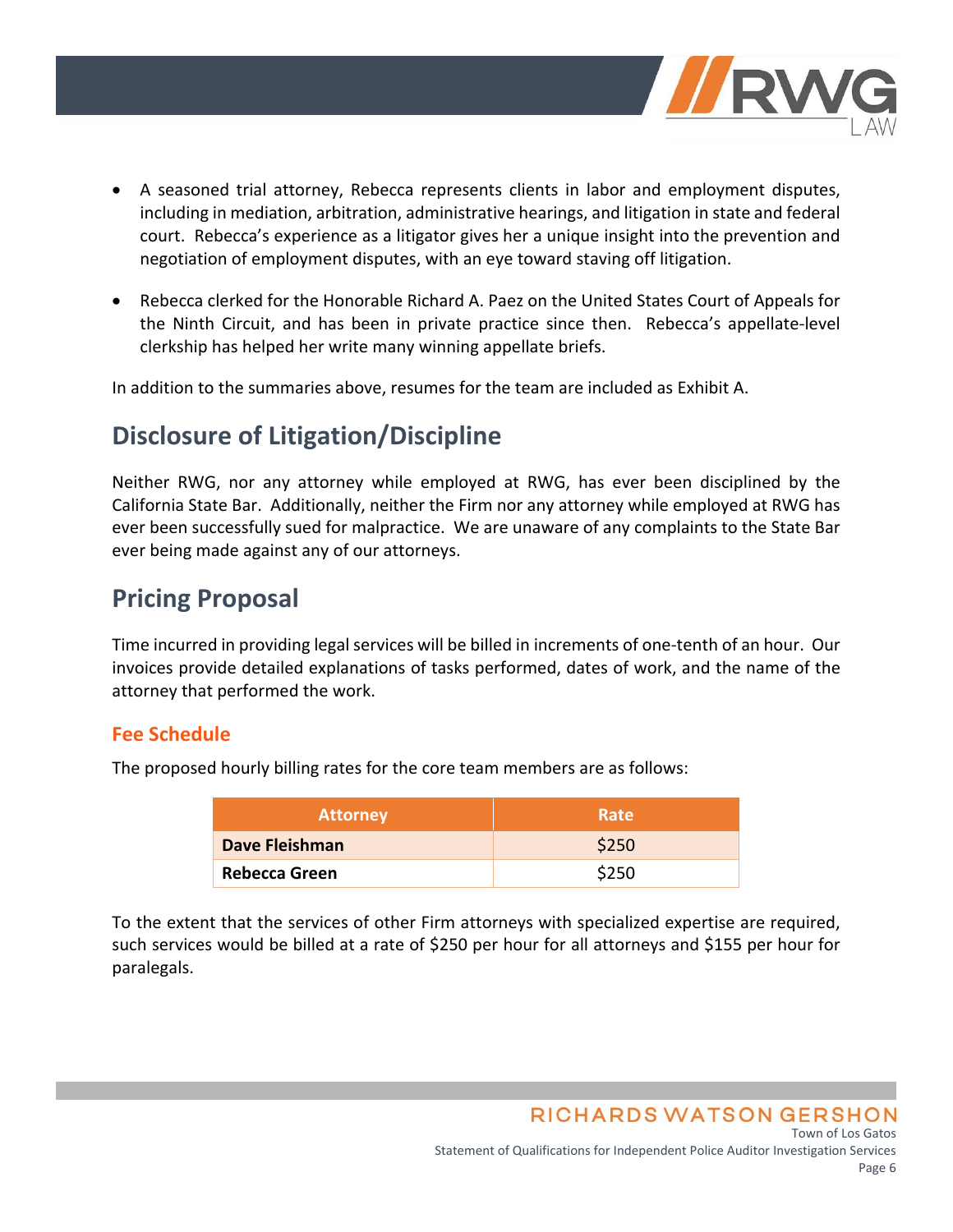

### **Items Billed Separately**

Items such as mileage, photocopying, messenger and delivery services, and legal research services will be billed separately at the rates detailed below.

**Photocopying.** Copies will be billed at five cents per page.

**Mileage.** RWG bills mileage at the standard rate established by the IRS for calculating the operating expenses of an automobile used for business purposes, which currently is .56 cents per mile.

All other costs, including messenger and delivery services and court reporter or court filing fees, will be charged at the rate of the Firm's actual out-of-pocket expense. The Firm will not charge for word processing and similar clerical tasks.

### **Adjustments**

RWG proposes that commencing on July 1, 2023, and on each July 1 thereafter, the rates charged above automatically shall be increased by a percentage amount equal to the percentage increase in the United States Department of Labor, Bureau of Labor Statistics' Consumer Price Index for All Urban Consumers for the Western Region (or other applicable region as agreed upon by RWG and the Town Council) ("CPI") for the twelve-month period ending on the immediately prior March 31. Should the Western Region CPI cease to be published in its entirety or on a periodic basis ending on March 31, RWG and the Town Council shall negotiate in good faith for a mutually acceptable alternative. Any other adjustments in the rates shall require prior approval of the Town Council.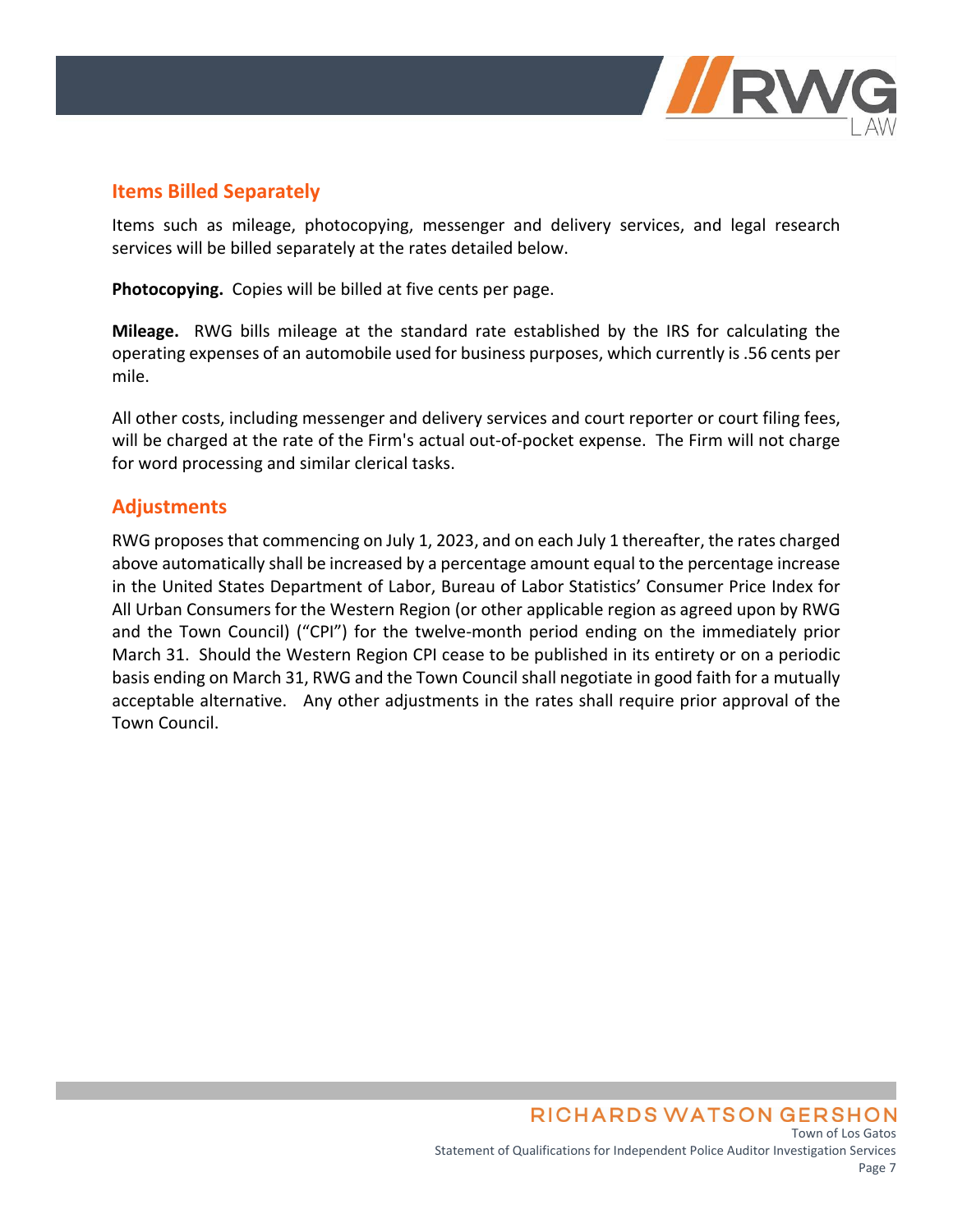

## **Exhibit A Attorney Resumes**

**RICHARDS WATSON GERSHON** Town of Los Gatos

Statement of Qualifications for Independent Police Auditor Investigation Services Exhibit A - Attorney Resumes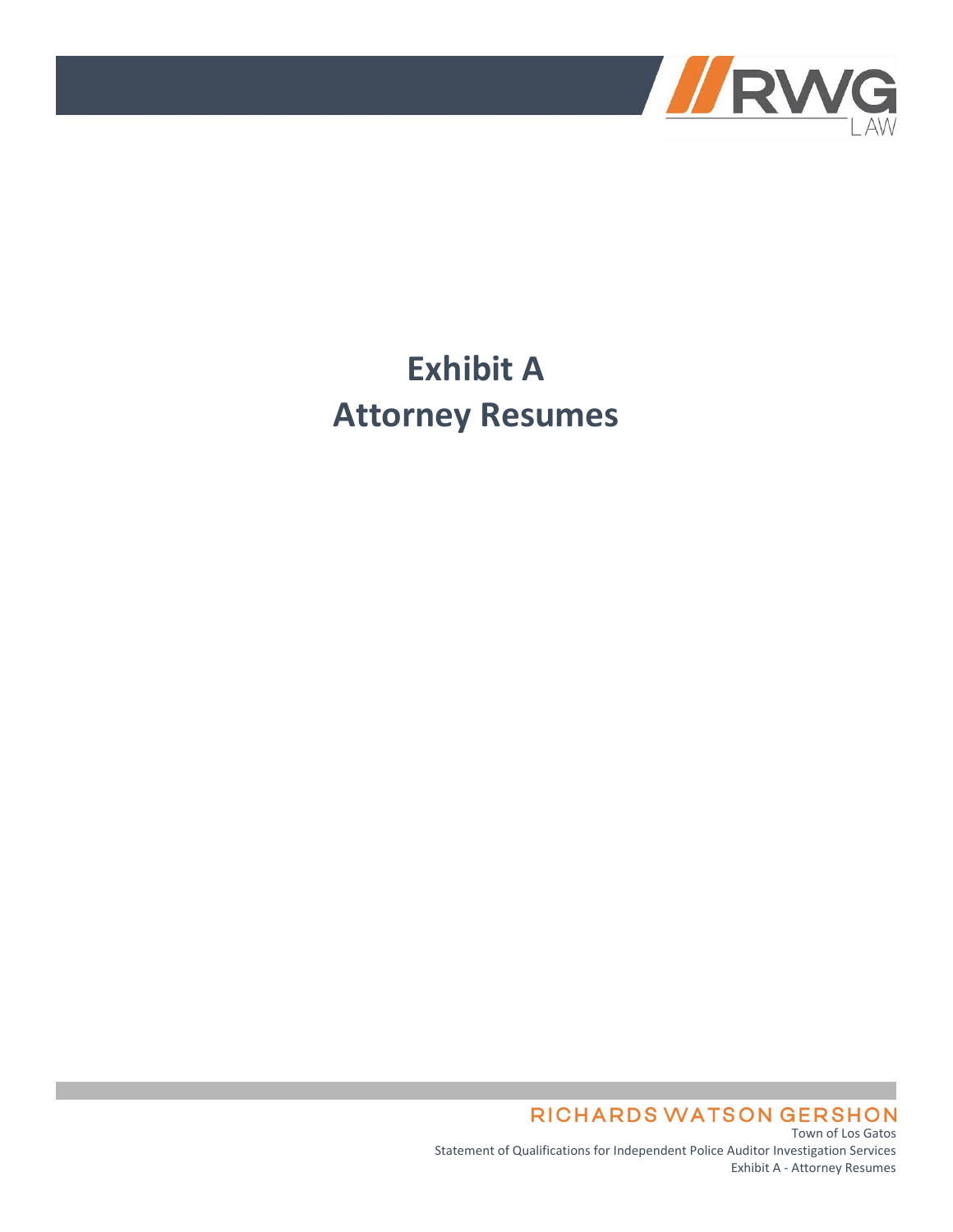## Dave FLEISHMAN

## Of Counsel

**CENTRAL COAST T** 805.439.3515



## WORK FOR CLIENTS

He currently serves as City Attorney for the City of Pismo Beach and interim City Attorney for the City of Solvang. He formerly served as City Attorney for the cities of Guadalupe, Pacific Grove and Solvang, and deputy city attorney for the City of Atascadero. He also previously served as assistant city attorney for the City of Morro Bay. He was formerly Assistant General Counsel for the Cambria Community Services District and the Los Osos Community Services District. He also previously served as General Counsel for the San Simeon Community Services District. He has served as special counsel for the City of Torrance and City of Seal Beach civil service commissions. He has represented over 40 cities and special districts in California and Nevada in various labor and employment matters.

## PROFESSIONAL EXPERIENCE

Prior to returning to Richards, Watson & Gershon, where he began his legal career in 1991, Dave was a partner for nearly 25 years in the law firm of Hanley & Fleishman, LLP, which focused on public agency representation throughout California.

#### PRACTICE AREAS

Labor & Employment Municipal & Public Agency Law

#### FOCUS AREAS

Personnel & Human Resources Public Records & E-Documents Public Works & Public

Contracting

#### EDUCATION

l

J.D. *cum laude*, University of Arizona School of Law

A.B., University of California, Berkeley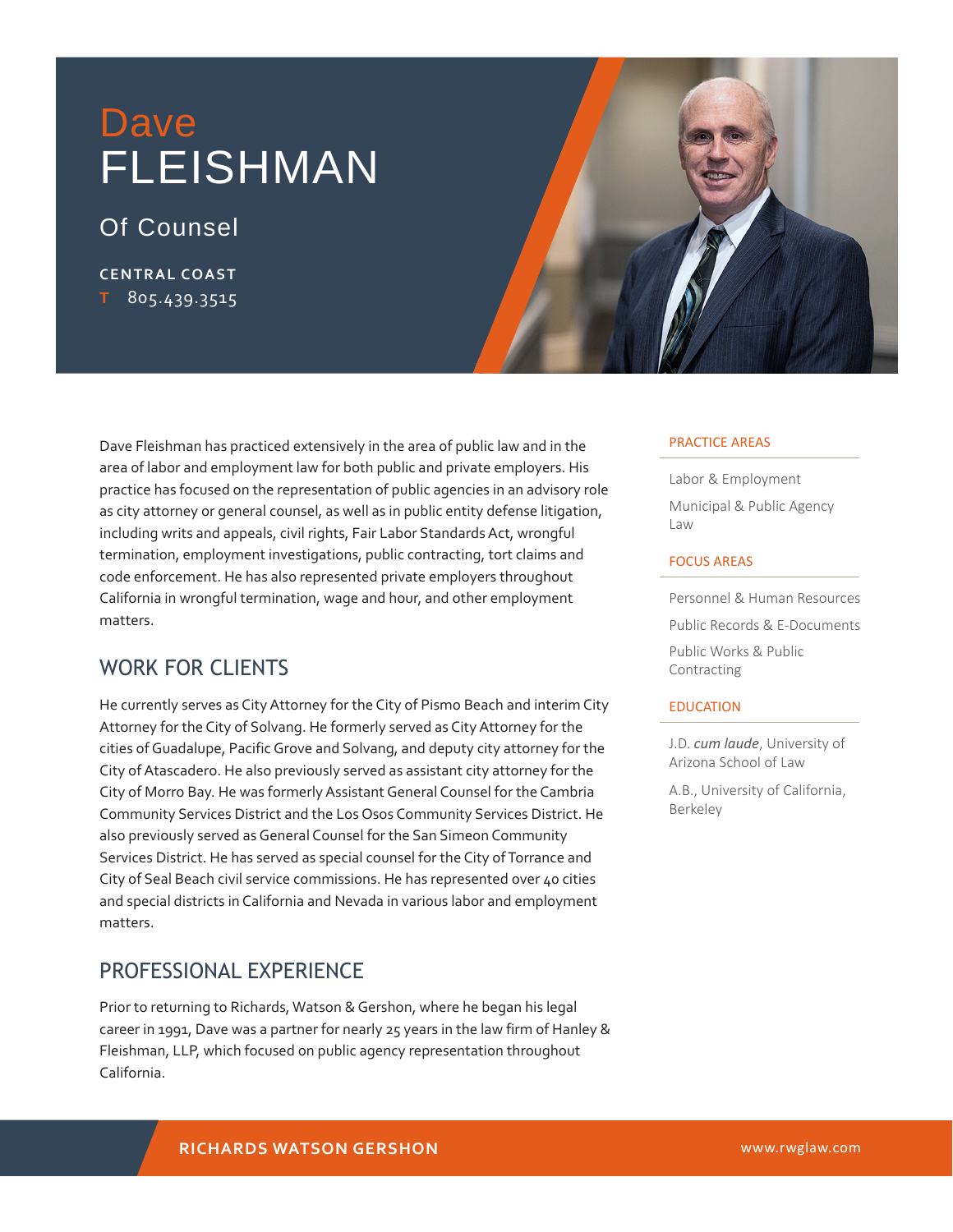

### PROFESSIONAL AND COMMUNITY AFFILIATIONS

Chairperson, Legal Advocacy Committee, League of California Cities, 2018-19, Member 2017-18, 2012-14

First Vice-President, City Attorneys Department, League of California Cities, 2020-2021

Member of Ad Hoc Committee - League of California Cities City Attorneys Department Listserv

Moderator – League of California Cities City Attorneys Department Listserv

Legislative Consultant – League of California Cities

### **EXPERIENCE**

### PUBLISHED OPINIONS

▶ *George v. City of Morro Bay*, 177 F. 3d. 885 (9th Cir. 1999)

### **NFWS**

Supreme Court Reaffirms "California Rule" for Public Agency Employee Pensions and Upholds PEPRA Changes 07.31.2020

### **PRESENTATIONS**

Email and E-Records Retention Issues under the Public Records Act League of California Cities City Attorneys Conference, 05.2013

Dealing With Disruptive Members of the Public League of California Cities Annual Conference, 10.2002

### PUBLICATIONS

Paper Terrorism: The Impact of the "Sovereign Citizen" on Local Government *Public Law Journal, Vol. 27, No. 2*, 2004

Featured Lawyer *Wired Lawyers, 11 Law Office Computing 2*, April/May 2001

> 2 Fleishman

**RICHARDS WATSON GERSHON** www.rwglaw.com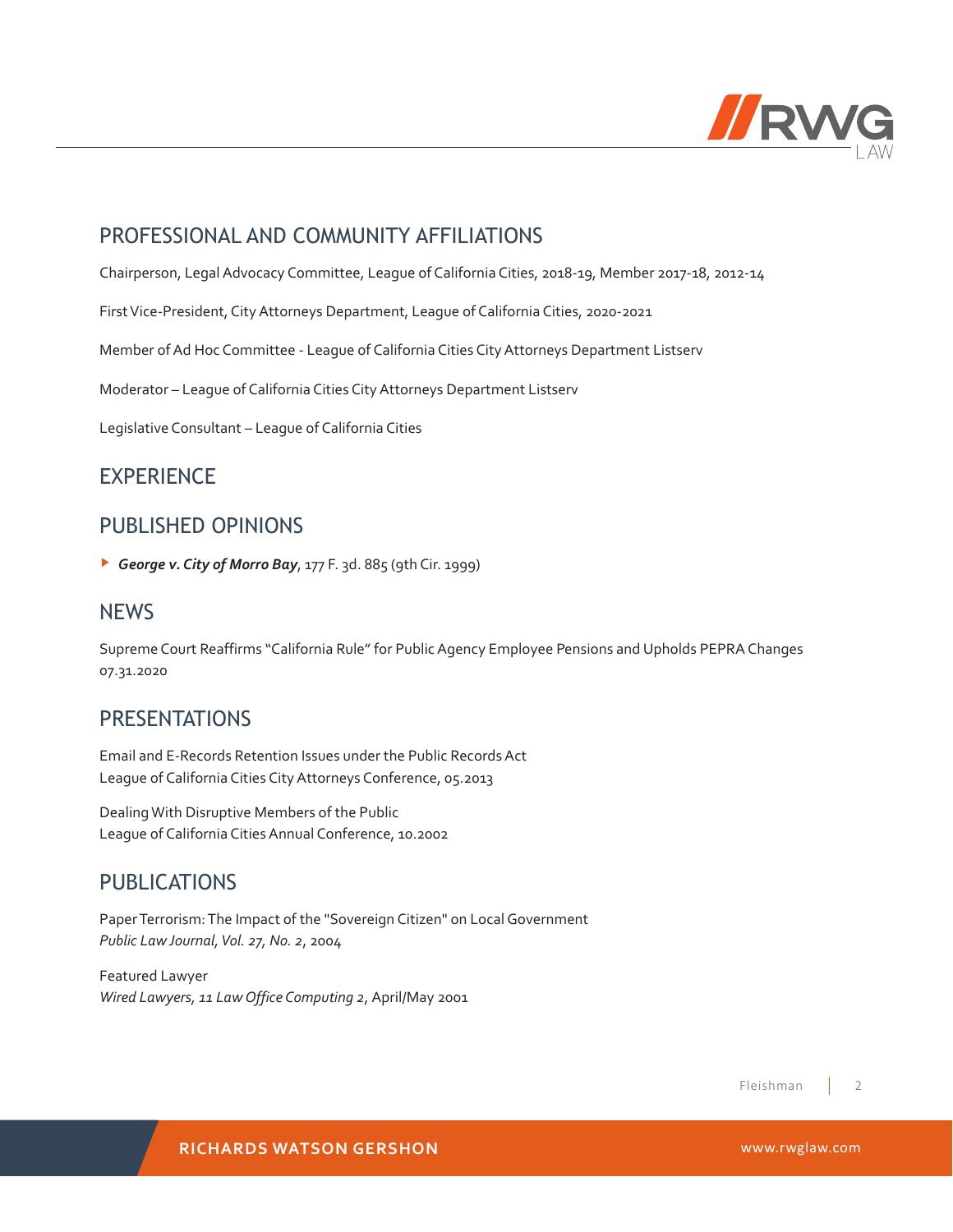## Rebecca GREEN

## Senior Attorney

### **LOS ANGELES**

- **T** 213.626.8484
- **E** rgreen@rwglaw.com



Rebecca represents cities, special districts, and other public agencies on labor and employment issues including hiring and recruitment, compliance with state and federal labor regulations, drafting and implementing personnel policies, discrimination and harassment prevention, reasonable accommodation and the interactive process, discipline and termination. Rebecca also conducts personnel investigations and provides training to ensure compliance with the rapidly evolving arena of labor and employment law. She represents clients in personnel hearings, including appeals of discipline, and negotiates with employee associations to resolve grievances and form memoranda of understanding under the Meyers-Milias-Brown Act.

A seasoned trial attorney, Rebecca represents clients in employment disputes, including in mediation, arbitration, administrative hearings and litigation. She has successfully litigated collective actions under the Fair Labor Standards Act and individual claims brought under the Fair Employment and Housing Act, as well as a variety of disputes ranging from breach of employment contract to Private Attorney General Act and whistleblower lawsuits.

## PROFESSIONAL EXPERIENCE

Rebecca began her legal career as a white collar criminal defense attorney at Kirkland & Ellis in Washington, D.C., where she worked with clients to ensure compliance with federal and international laws. She moved to California to clerk for the Honorable Richard A. Paez on the United States Court of Appeals for the Ninth Circuit. Following her clerkship, Rebecca worked as a civil trial attorney, representing clients in a wide variety of areas and focusing on employment litigation. She also gained significant experience advising clients on employment matters and negotiating employment disputes with the goal of pre-litigation resolution.

#### PRACTICE AREAS

l

l

l

Labor & Employment

### FOCUS AREAS

Discipline & Termination Discrimination & Harassment Litigation (Labor & Employment)

### EDUCATION

J.D., Harvard Law School M.A., Harvard University B.A., cum laude, Swarthmore College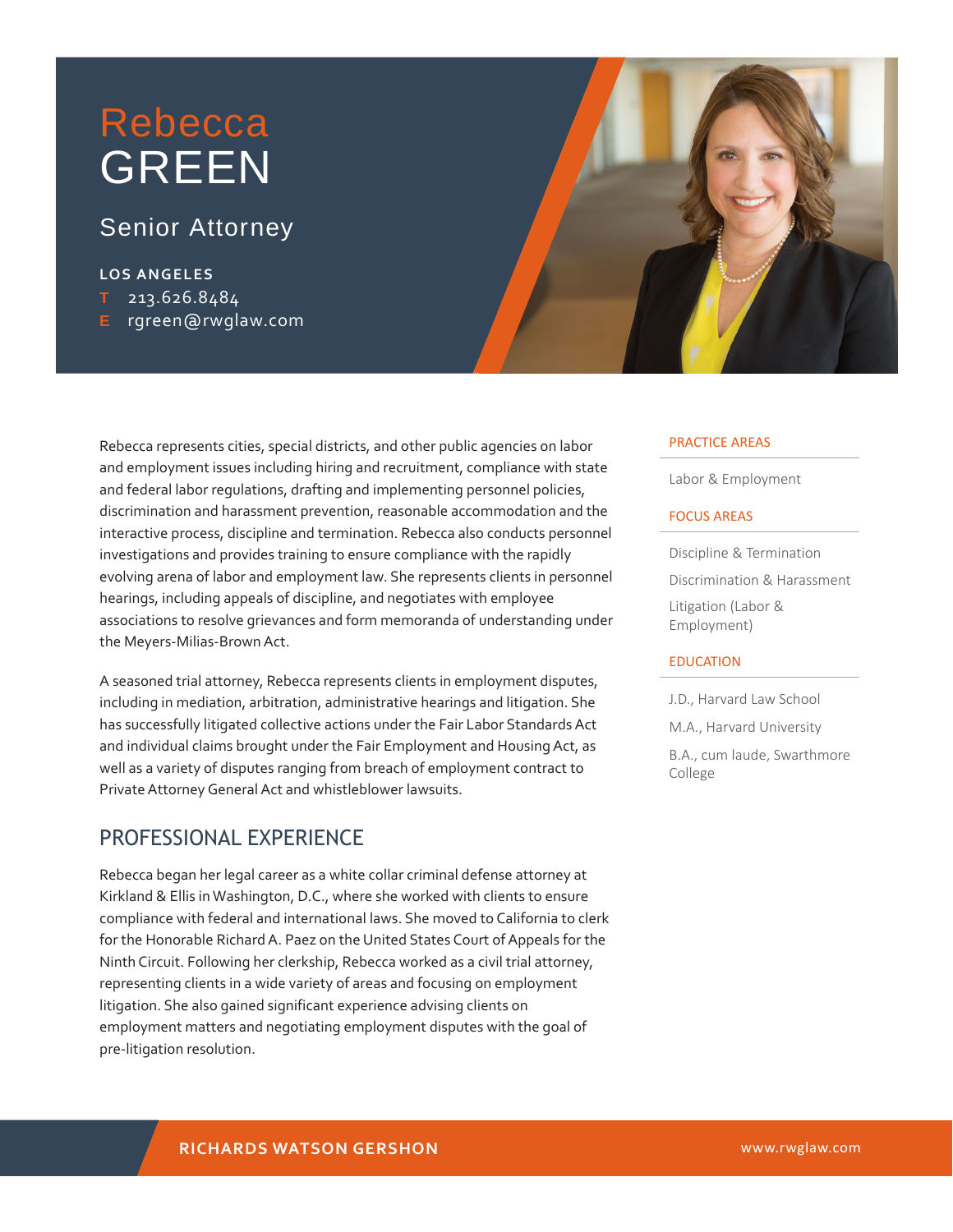

### PROFESSIONAL AND COMMUNITY AFFILIATIONS

Member, Leadership Council on Legal Diversity

### **NFWS**

"Beyond Bostock" by Rebecca Green Is Los Angeles Lawyer Magazine's February Cover Story 02.09.2021

Governor Signs Law Impacting COVID-19 Workplace Exposures 09.21.2020

Governor Signs Law Creating "Bona Fide Business-to-Business Contracting" Exemption to AB 5 for Public Agencies 09.08.2020

Department of Labor Addresses "Back to School" Issues Regarding Leave Under the Families First Coronavirus Response Act

08.31.2020

Supreme Court Reaffirms "California Rule" for Public Agency Employee Pensions and Upholds PEPRA Changes 07.31.2020

EEOC Issues Updated Guidance Regarding COVID-19 Response 06.19.2020

Workplace Discrimination Against LGBTQ Employees Is Prohibited by Federal Law 06.17.2020

CalPERS Expands Its COVID-19 Frequently Asked Questions Webpage 05.08.2020

New Regulations Help Define the Families First Coronavirus Response Act (FFCRA) 04.03.2020

Department of Labor Issues New Guidance on the Families First Coronavirus Response Act 03.30.2020

New Regulations Regarding Employment of Retired Annuitants 03.19.2020

> 2 Green

**RICHARDS WATSON GERSHON** www.rwglaw.com